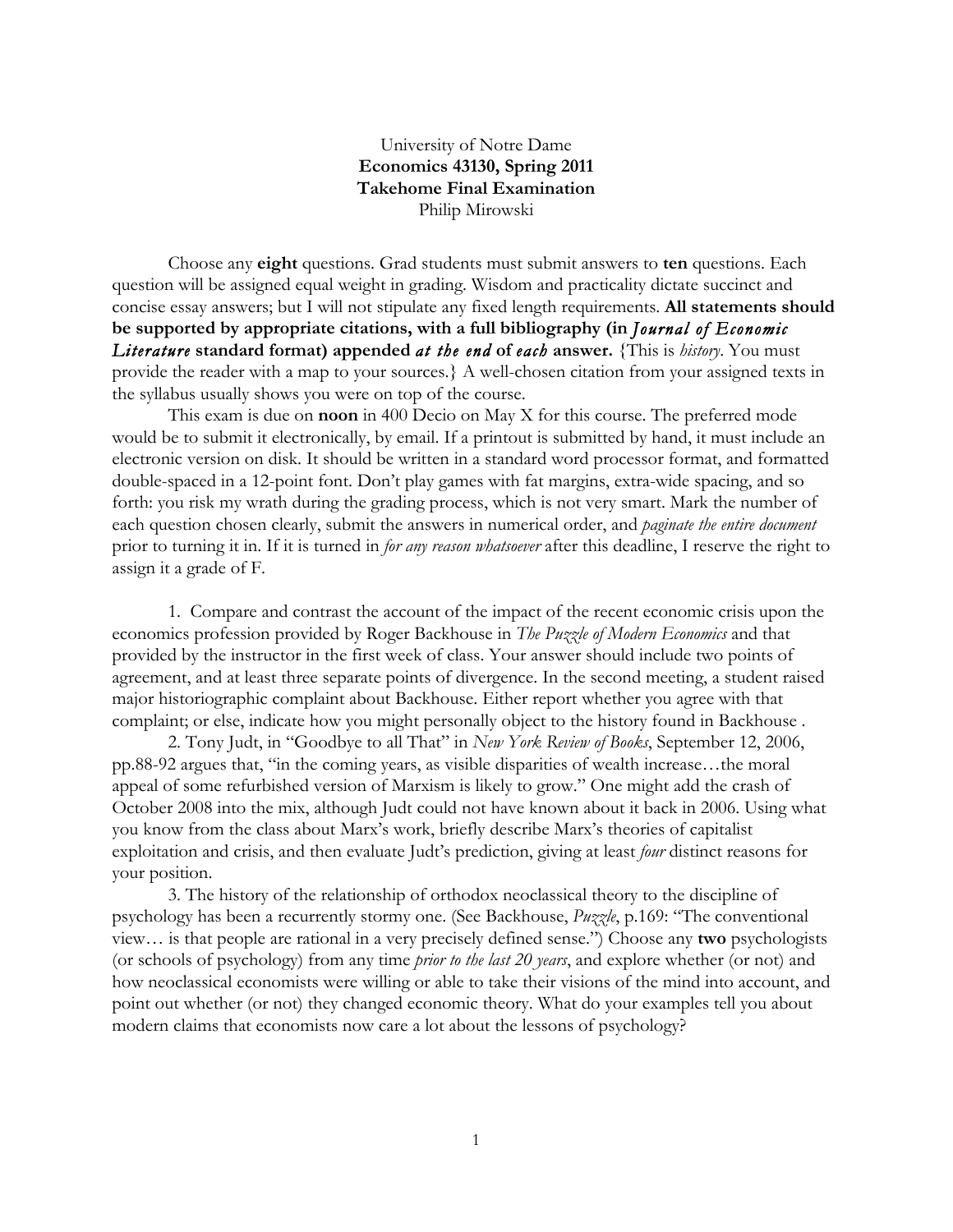4. Does a particular economic theory, like (say) neoclassical price theory, necessarily come intrinsically equipped with a particular political orientation? Is it 'naturally' radical or conservative? Or has there been such a thing as value-free 'positive' economics in the past? *Hint:* No one could give this a comprehensive definitive treatment in a few pages. Hence, in order to answer this question, briefly describe the rise of "Neoliberalism" and its relationship to the Chicago school of economics. Did the economic theory dictate *a priori* the politics prevalent there, or was it the other way around? What does this say about chapter 8 of Backhouse's book? Then give your personal opinion concerning the initial question above.

5. In class I argued that the theory of supply and demand did not start out as a part of the neoclassical project; that the marriage of neoclassical price theory to supply and demand only happened in the 1890s; and that even in modern times the version of supply and demand you studied in Economics 1 is not fully consistent with full rigorous general equilibrium. Cite and explain the work of one writer of your choice who illustrates *any two* of those three claims.

6. Roncaglia, pp.481-4, raises the vexed issue of whether the IS-LM curve framework (which was *not* invented by Keynes) does or does not adequately express Keynes' theory. First briefly describe the basic IS-LM model and who invented it and why. Then give two reasons in favor, and two reasons against the legitimacy of the IS-LM model as legitimately 'Keynesian'. (Be careful to define what it means in your opinion to be a 'Keynesian'.) Which position do you tend to favor?

7. Some people criticize the 'physics thesis' in *More Heat than Light* as ignoring that there were many 'precursors' or anticipators of neoclassical theory before the advent of energetics in the mid-19<sup>th</sup> century—hence, it really was 'discovered' after all. (Roncaglia does something similar in his Chapter 10.) Pick any *two* such precursors, describe their work in some detail, and then evaluate whether they can be used to disprove the physics inspiration of neoclassical price theory.

8. The Physiocratic contention that manufacturing was an "unproductive" activity has often been treated by modern commentators as a thesis so wildly in error that it verges upon the incomprehensible that eighteenth-century readers would even entertain it. It offended Adam Smith, and it offends modern historians like Helen Boss in her *Theories of Surplus and Transfer* (1990). Briefly describe the structure of the *Tableau*, and then provide an historically grounded and rationally motivated explanation of the idea that only agriculture is 'productive'. Your answer should include examples of actual Physiocratic uses of the productive/unproductive distinction.

9. Mirowski in *More Heat than Light* p.224 gives one example of an attempted line-by-line translation from energy physics to neoclassical economics by Irving Fisher. Write out the equations for a simple problem of motion, as we did in class, and then explain point by point which of Fisher's translations 'worked' and which ones should be deemed failures. What does this suggest to you about the drawbacks of the attempt to render economics scientific by means of such copying of the natural sciences?

10. Could Samuel Bailey's critique of Ricardian economics ever have plausibly given rise to a lasting rival school of economic analysis in Britain? Start by outlining Bailey's position, especially with regard to value theory, and then list the criteria that would have had to been met, in your opinion, for it to succeed as a viable ongoing theoretical research program. What does this incident imply about how the economics profession would come to get its boundaries constituted?

11. Here is a commonplace claim: We get the sorts of economic theories that we do because changes in the "real economy" summon forth more accurate descriptions and prescriptions for dealing with it. Answer all four parts of this question: (a) What sort of genre of history of economics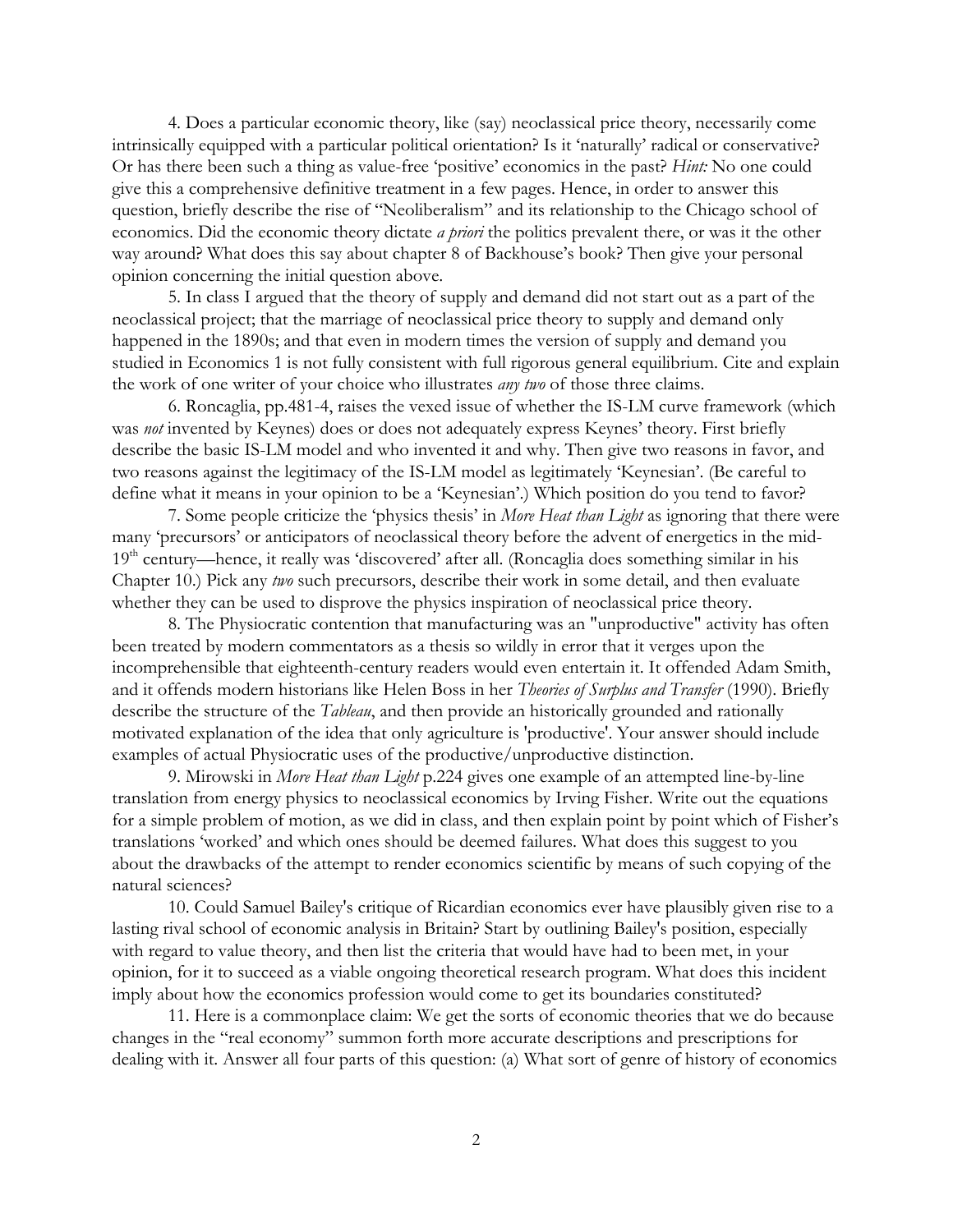(a la Khalil) does this give rise to? (b) Identify **one** incident or theory from this history of economic thought which would seem to illustrate this belief. (c) Criticize the belief that *this incident* was best understood as being prompted by changes in the economy and not changes in intellectual history. (d) Do you think the current crisis will validate the general claim?

12. In class we described the ways in which Walras' theory of general equilibrium failed to deal with the problem of how prices actually were set, and by whom. First describe his theory of *tâtonnement*, and then explain why this was regarded as flawed even during his lifetime.

13. Write a short essay outlining the contributions of *any two* the main figures involved in the history of the geometric conception of supply and demand from Cournot to Marshall, relating it where appropriate to the classical and neoclassical traditions. Can it reasonably be claimed that the "laws of supply and demand" constitute the reconciliation of classical theories of cost of production with neoclassical theories of psychological value? In what sense?

14. One of the more interesting reactions to *More Heat than Light* is to see how defenders of neoclassical economics account for the fact that a multitude of their neoclassical heroes made explicit comparisons of physical mechanics to their economic models. Choose any **two** such exercises [some possibilities: R. Marchionatti & E. Gambino on Pareto, *Journal of Political Economy*, 1997; J. van Daal & A. Jolink on Walras in the *Journal of the History of Economic Thought*; Claude Mouchot, *idem.*, 1998; any author in Neil de Marchi, ed. *Non-Natural Economics*, Donald Walker in the *Economic Journal* (1991, (101):615-31), Michael White, *History of Political Economy* 2004; Michael McLure, *Pareto, Economics and Society: the mechanical analogy*], describe how the mechanical analogy is explained away, and assess the quality of their arguments.

15. Explain the theory behind Marx's theory of the falling rate of profit, and how it was supposed to relate to his theory of the transition from capitalism to socialism. How was this different from the Ricardian tradition? Give two reasons frequently given why this central prediction has never panned out.

16. Outline three different reactions of various early neoclassical authors (that is, up until the 1940s) to the problem of the measurement of utility. Include citations to the texts where they appear. Discuss the extent to which these reactions had anything to do with contemporary developments in psychology. Rank them in order of their plausibility, from your own point of view, and indicate how effective they were at the time they were proffered.

17. Briefly describe William Thomas Thornton's attack on the notional idea of laws of supply and demand, and show how he used his critique to provide an argument for the economic legitimacy of trades unions. Why was this incident so important in the British context of the 1860s? Then why do you think Thornton has been forgotten in the interim?

18. One of the biggest about-faces of orthodox economics in the  $20<sup>th</sup>$  century was the embrace of Keynes, and then an equally thorough rejection of Keynes. Briefly sketch what Keynes actually wrote about the causes of depressions, and then summarize Backhouse, *Puzzle*, chap. 7 on when and why the rejection happened. What does this tell you about the writings of Paul Krugman, who has argued that Keynesian theory of an older vintage is perfectly adequate to explain the current crisis?

19. Roncaglia, *Wealth of Ideas*, p.435 calls Piero Sraffa "one of the leading intellectuals of the 20<sup>th</sup> century", but I'll bet you've never heard of him before this class. Outline *three* arguments that support this assessment of his importance for economics. Do you personally think these qualify him to be deemed as important as, say Paul Samuelson?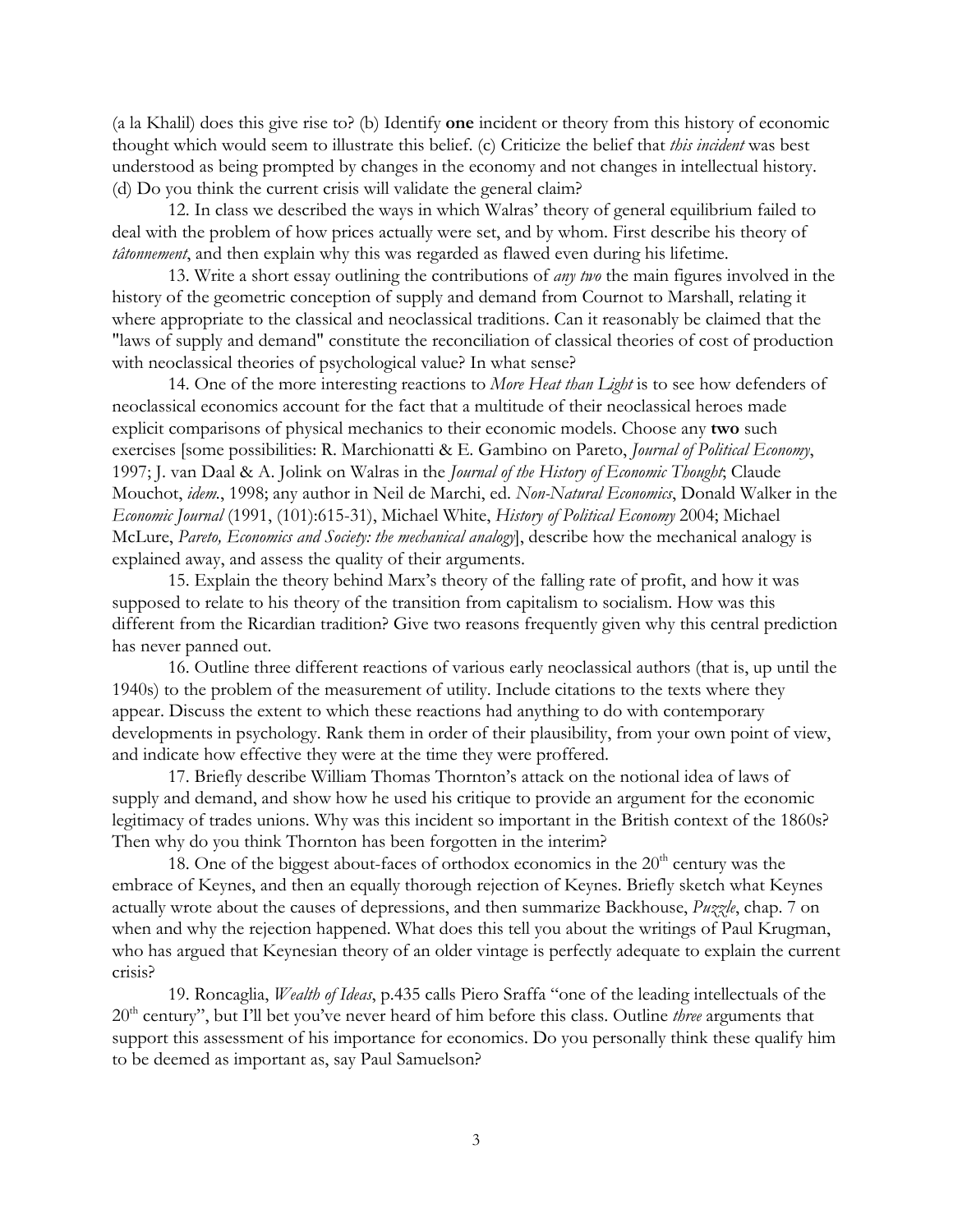20. Briefly outline the sequence of arguments found in John Maynard Keynes' *General Theory* concerning the causal determinants of income, employment and the price level. How much does this conform to what you find in the intermediate macroeconomics textbook you used at ND? [Citations to the textbook are mandatory for this answer.] Does the divergence help explain the existence of a separate field of 'macroeconomics'?

21. Wade Hands and I have argued that one of the main reasons for the triumph of neoclassical economics in America in the post-WWII period was that it was not a monolithic doctrine, but rather the serendipitous combination of a number of different and contradictory doctrines situated in different American 'schools,' each of which claimed for itself the mantle of being the true 'neoclassical' theory. (This story can also be found in *Machine Dreams.*) Briefly describe three of these versions of neoclassicism, and indicate how they handled the issue of the relationship of the government to the economy. What did each owe to their wartime experience? Why did this help defeat other rival schools of economics in the postwar US?

22. In class I argued there were really only four big theories of value in the history of economics. Briefly describe the 'field' and 'information' theories, with the purpose of comparing and contrasting how they both work. Provide one example of an economist who is representative of each value theory. Which is the version you have been most frequently taught in your experience here at Notre Dame, and what does that say about how much you are exposed to up-to-date developments?

23. Lately, There has been a new sensitivity to the problem of conflicts of interest in modern economics. Economists frequently accuse their agents of having selfish interests and reacting to incentives, but rarely turn those observations on themselves with regard to their economic ideas. For this question, please view the movie *Inside Job* (2010) and the interview with Gerry Epstein: http://therealnews.com/t2/index.php?option=com\_content&task=view&id=31&Itemid=74&jumi  $val=6099$ 

Give two separate examples of conflicts of interest in the history of economics. In your answer, first provide two examples of how conflicts of interest might have had deleterious effects upon the knowledge provided by modern economists. In your view, is this a serious problem, and if so, what do you think should be done about it? Secondly, provide some suggestions how one would explore whether this problem had gotten worse (or not) over the last century.

24. What is "Duhem's thesis" and why is it so important for the question of whether economic theory has passed empirical tests? Give one very specific example of a famous test of an economic theory in actual history, and describe the empirical outcome. Does your example say something about the role of econometrics in economics? Was the outcome a sign that economics is or is not a science?

25. *Machine Dreams* argues that computers were intimately bound up with early 19<sup>th</sup> century political economy, but were abruptly divorced from economic considerations in the period roughly 1870-1950, only to slowly come to the fore in economic discourse in more recent times. Briefly summarize this argument, and then discuss **one** of the following questions: (a) What accounts for the curious hiatus in the middle period? (b) What role was played by the rise of the digital computer after WWII? (c) Why do machines play such a dominant role in the history of economics?

26. The dominant school of economics in America in the 1920s/30s was known as "Institutionalism". First, describe the summary offered by Malcolm Rutherford in JHET Sept. 2000. Then briefly describe the work of any *one* of the main Institutionalist economists: Thorstein Veblen,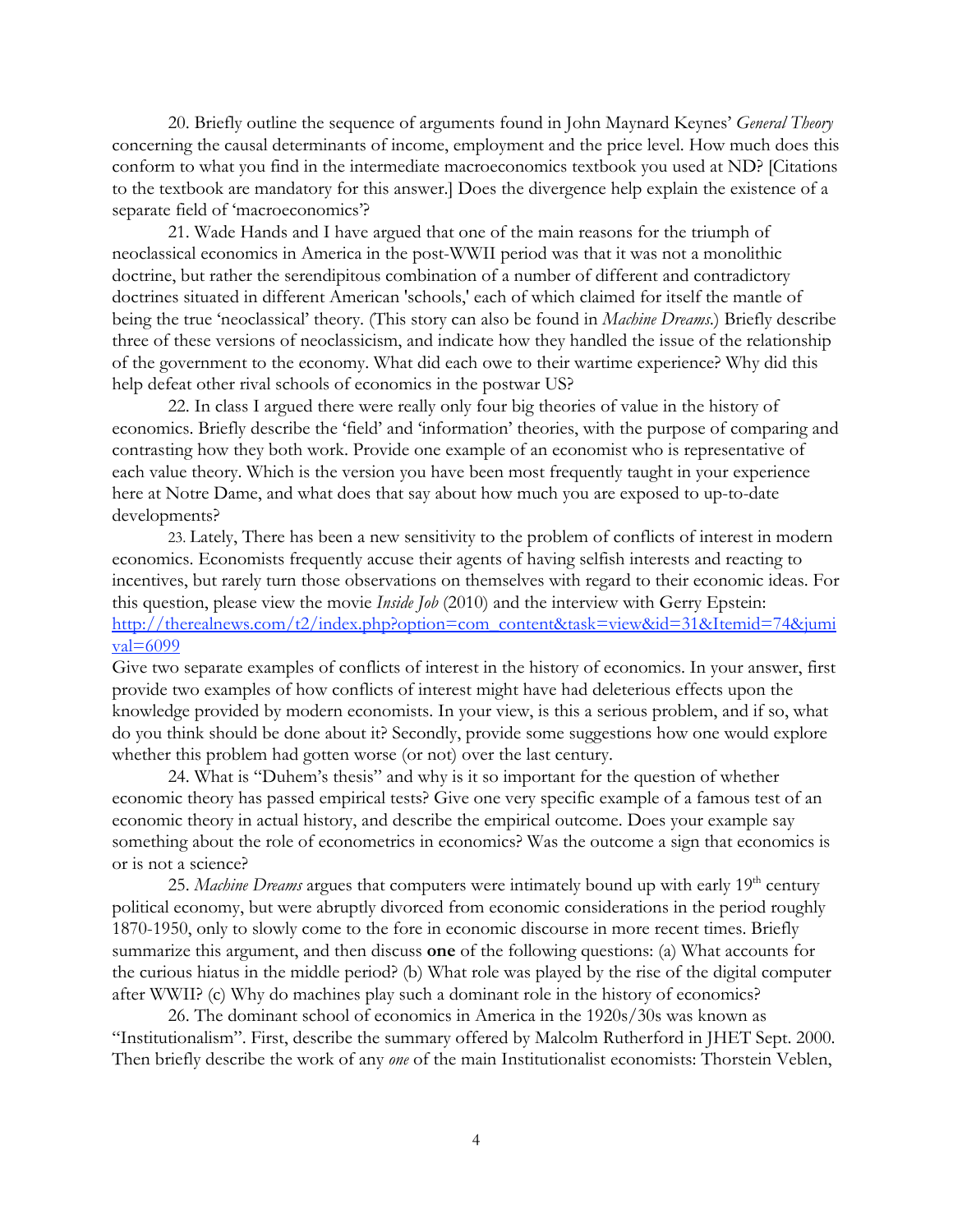John R. Commons, and Wesley Clair Mitchell. Which aspect of the school does your chosen figure best illustrate? Why did the school decline after WWII?

27. Describe Khalil's taxonomy of different types of history of economics. Pick the type of history that seems most useful from your own point of view, and give one incident from the history of economic thought that illustrates your point. Finally, identify an actual text in the history of thought that embodies your preferred type of history.

28. What were *five* of the seven different approaches to the analytical device of production functions in the history of neoclassical microeconomics? Give one brief example of each you choose. Begin your essay by describing what was unusual about the rise of neoclassical production theory, including consideration of *More Heat than Light* chapter 7. What tended to be their relationship to other disciplines, such as engineering or physics?

29. *Machine Dreams* argues that the version of game theory that was first advanced in 1928 and 1944 was rejected by the economics profession. Briefly name the early versions, and then write a brief outline history of invention and then the delayed acceptance of Nash equilibrium in game theory, taking care to identify the initial economists' reactions to Nash, and the timing and later factors encouraging its revival. Has the Nash equilibrium proven to be empirically robust? [Optional: What effect, if any, did the book and/or movie *Beautiful Mind* have upon your answer?]

30. The "Chicago School" was the site of the main pro-market school of orthodox economics in the post-WWII period up to 1980. Briefly describe the circumstances of the initial founding of the school, and its relationship to the development of the main doctrines of "Neoliberalism". It is equally the source of the recent popularized economics book *Freakonomics*. Were you familiar with this book and/or this school before starting this class? List at least two ways *Freakonomics* reveals its Chicago heritage. What does this suggest about the relationship of economists to their patrons and their public?

31. I have argued in the 2007 *Journal of Economic Behavior and Organization* April 2007, (63):209-242 that one of the major changes in more recent economics is the slow repudiation of the neoclassical doctrine that all markets operate essentially in the same manner, in favor of the idea that markets are diverse in their structures and consequences. First, summarize this argument. What implications does this transformation have for the relationship of neoclassical economics to physics and the other natural sciences?

32. Whom do *you* think is the most important economist you have studied in this course? Why? {HINT: The question looks short and easy, but don't let it fool you. You have to provide detailed arguments (and not just opinions) with copious citations to do this question justice, which means reading some original texts. Moreover, you need to compare and contrast your choice with a few alternative obvious suspects.]

33. Write a brief essay explaining the history and significance of the Sonnenschein/Mantel/Debreu theorems for the empirical grounding of neoclassical price theory in the 20<sup>th</sup> century. Include in your answer some contrasting reactions to this theorem (outlined in the reading by Abu Rizvi), and evaluate whether this has anything to do with Duhem's Thesis.

34. I have argued in class and in chapter 3 of *Machine Dreams* that John von Neumann was the most important figure in  $20<sup>th</sup>$  century economics. The reasons given there turn out to have nothing to do with the innovations described in Roncaglia, *Wealth*, pp.342-8. Outline both arguments, and then provide your own opinion of this thesis.

35. In class I argued that the "socialist calculation controversy" which began in the 1930s